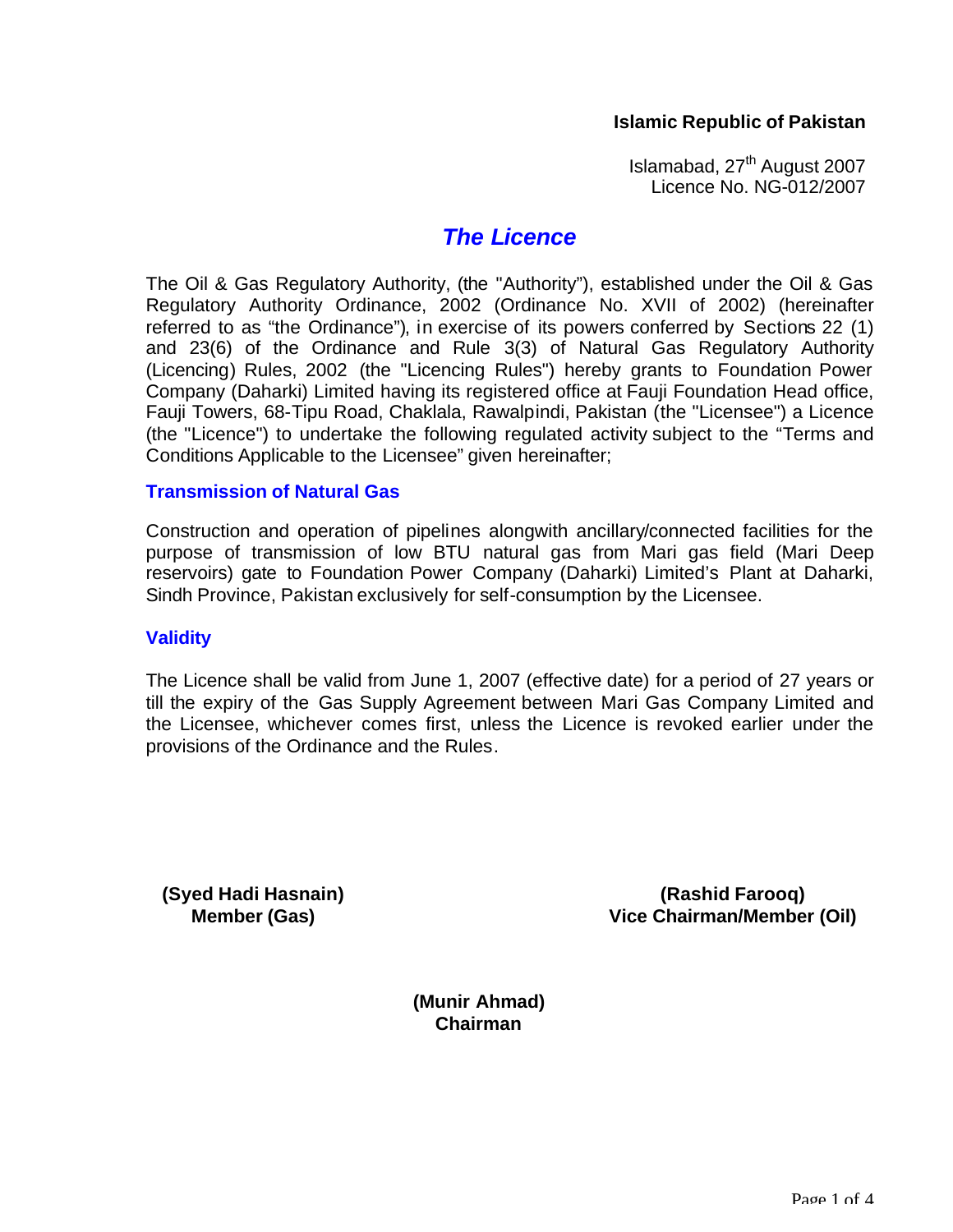# **Terms and Conditions Applicable to the Licensee**

# **1. Definitions**

- 1.1. Words and expressions used in the Licence but not defined, unless the contrary intention appears, shall have the same meaning as are assigned to them in the Ordinance and the Rules.
- 1.2. The following words shall have the following meanings:
	- 1.2.1. "Gas Supply Agreement" means:
		- 1.2.1.1. Gas Supply Agreement between Mari Gas Company Limited and Foundation Power Company (Daharki) Limited for supply of 65 MMSCFD natural gas from Mari gas field (Mari Deep reservoirs) to the Foundation Power Plant at Daharki, Sindh; and
		- 1.2.1.2. Any extension or renewal of the aforesaid agreement or any new Gas Purchase and Sale Agreement between Mari Gas Company Limited and Licensee.
	- 1.2.2. "Licence" means this licence and any amendment, modification, extension or renewal thereof under the provisions of the Ordinance and the Rules;
	- 1.2.3. "Rules" means the rules made under the provisions of the Ordinance; and
	- 1.2.4. Any reference to a statute or a delegated legislation shall be deemed to mean and include its modification, amendment, replacement or substitution by a subsequent law.

#### **2. Renewal, Modification, Revocation and Early Termination of Licence**

- 2.1. On an application made by the Licensee to the Authority at least two years prior to the expiry date of the Licence, the Authority may renew the Licence on the terms and conditions, as deemed appropriate by the Authority, in accordance with the provisions of the Ordinance and the Rules.
- 2.2. The terms and conditions of the Licence may be amended, varied, modified, extended or revoked by the Authority, in accordance with the provisions of the Ordinance and the Rules.
- 2.3. On an application by the Licensee, for an early termination of the Licence with 2 (two) years prior notice, the Authority may terminate the Licence in accordance with the provisions of the Ordinance and the Rules.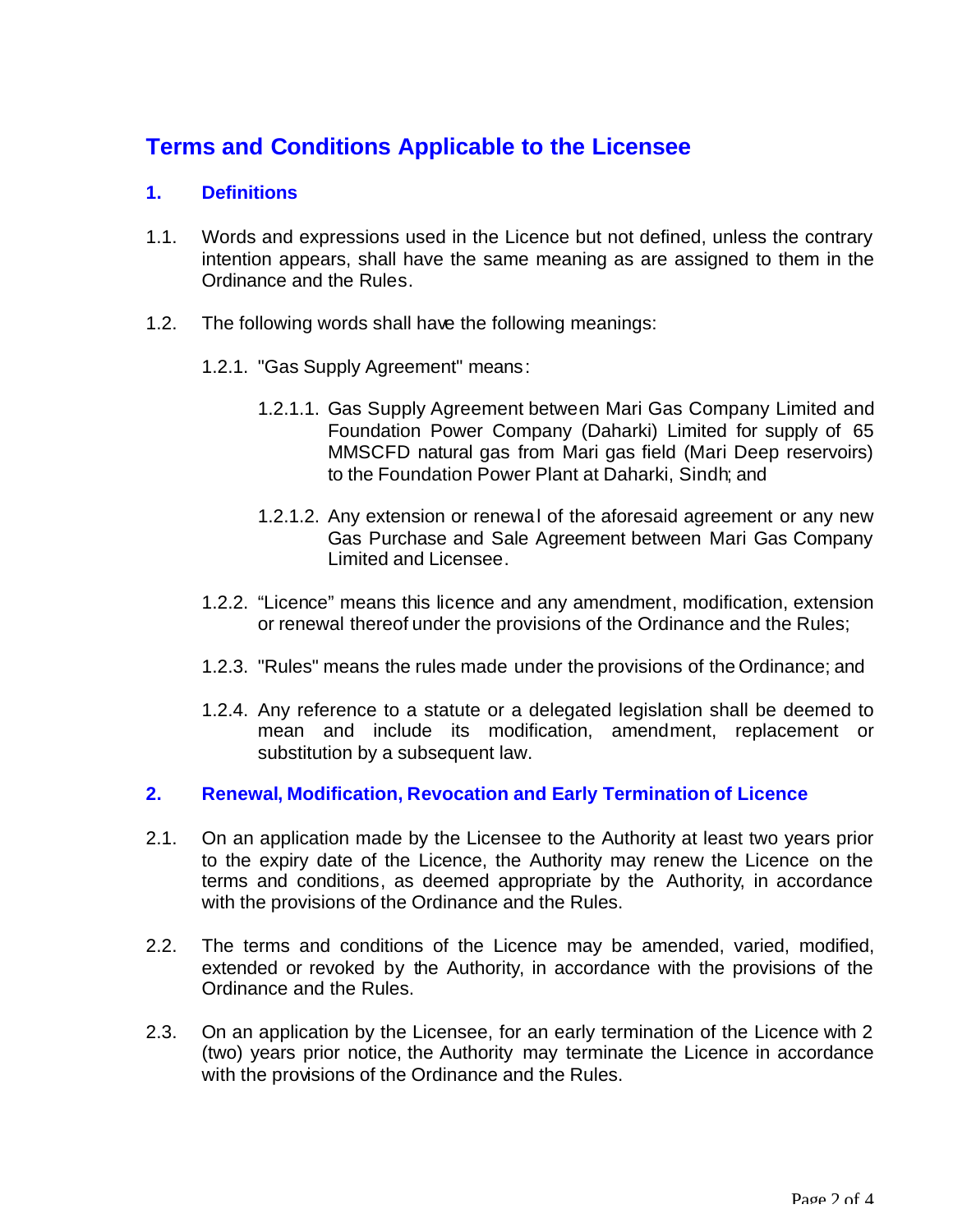# **3. Compliance with Laws/Ordinance/Rules**

- 3.1 The Licensee shall ensure that it complies at all times with the applicable Laws of Pakistan and in particular with the provisions of the Ordinance and the Rules.
- 3.2 The breach of any provision of the Ordinance or the Rules shall be deemed to be a breach of the terms and conditions of the Licence and vice versa.

# **4. Gas Supply Agreement**

4.1 The Licensee shall obtain prior approval of the Authority before execution of the "Gas Supply Agreement".

#### **5. Gas Sale or Utilization of Transmission Capacity**

- 5.1 The Licensee shall not sell gas to any person without obtaining a Licence from the Authority, in accordance with the provisions of the Ordinance and the Rules.
- 5.2 The Licensee shall not provide its transmission capacity to any other person without obtaining prior approval of the Authority in accordance with the provisions of the Ordinance and the Rules.

#### **6. Fee**

6.1 The Licensee shall not be liable to pay annual fee, as long as, it is carrying out the regulated activity of transmission of natural gas exclusively for self consumption.

#### **7. Maintenance of Record and Provision of Information**

7.1. The Licensee shall keep complete and accurate record and data regarding the transmission of natural gas as may be required for the purpose of this Licence in appropriate manner. The Licensee shall provide to the Authority promptly such documents, records or information regarding the transmission of natural gas and the pipeline, as the Authority may require pursuant to the Ordinance, the Rules, and the Regulations made thereunder.

#### **8. Miscellaneous**

- 8.1 The Licensee shall conform to the requirements of the Pakistan Environmental Protection Act, 1997 (XXXIV of 1997), as amended from time to time.
- 8.2 The Licensee shall locate, design, construct, operate and maintain its facilities in strict accordance with the technical and other standards prescribed by the Authority and in a manner so as not to endanger public health or safety.
- 8.3 The Licensee shall not abandon any facility or pipeline without the prior consent of the Authority.